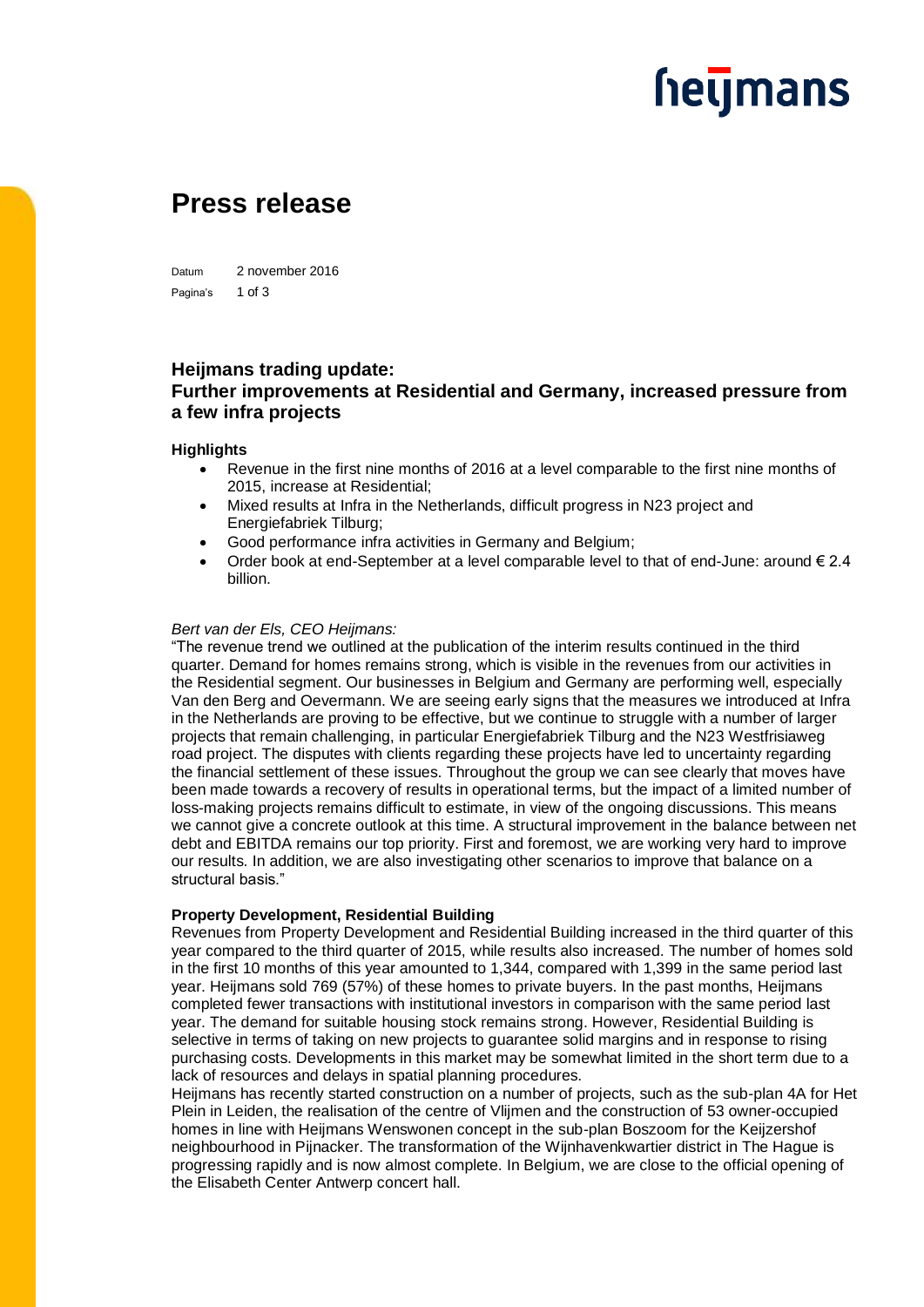# **heymans**

Datum 2 november 2016 Pagina 2 of 3

#### **Non-Residential**

As expected, we saw lower revenues at Non-Residential, as well as the continued effects of measures taken on the cost side. Underlying these developments, we recorded lower revenues from large-scale projects but at the same time we saw a solid, stable development in services. Heijmans maintains an extremely selective acquisition policy and only submits tenders for projects in which it can realise healthy margins by delivering added value. Long-term maintenance and management contracts are a vital element in this strategy.

A key issue in the coming period will be finding a suitable solution for the new premises of the RIVM (Dutch National Institute for Public Health and Environment) and CBG (Dutch Medicines Evaluation Board), a project executed by the StruktonHurksHeijmans (SHH) consortium. Solid progress was made on this matter in the past quarter. The PPS project New Amsterdam Court House for the construction of a new court house in Amsterdam is currently in the preliminary phase. The demolition activities are due to start in early 2017. The realisation phase of the Hart van Zuid area development project in Rotterdam is currently in full swing. In September of this year, the Data Tower in Amsterdam was taken into use as part of the first phase of the redevelopment of the AMS1 data centre at the Amsterdam Science Park. Heijmans provided the mechanical and electrotechnical installations for this project.

#### **Infra**

The revenues from the Dutch infra operations were somewhat lower in the third quarter of this year when compared to the year-earlier period. Heijmans also applies a very strict acquisition policy at Infra, in line with the margin-over-volume principle and a tighter focus on a number of core segments. Although we have seen a cautious improvement in the underlying result, Heijmans' Dutch infra business is still dealing with the highly negative impact of project losses on a limited number of larger, integrated projects. The Energiefabriek Tilburg (EFT) and the N23 road project have the highest risk profile in this context. Our main focus in these projects is to find a structural solution for the ongoing discussions with clients. In the case of the EFT, this means that we are working on a final settlement with our client. In the case of the N23 project, we first want to find a financial solution for the extra costs incurred due to the fact that the ground conditions were different than expected, before we resume parts of the operation. The need to reach binding agreements for these projects means there is a chance of additional losses.

The Belgian infra activities are performing in line with expectations and recorded stable revenues and results. The German infra business is performing well, with a very strong performance from Oevermann.

In September, Heijmans carried out a major maintenance project at Schiphol-Oostbaan (runway east) and the adjacent taxiways. The financial close has been reached for the PPS project A27/A1, which means the financing has now been secured. On another section of the A1, between Apeldoorn-Zuid and Beekbergen, construction of a new connecting road has started. In Den Bosch, Heijmans has laid a bio-gas pipeline from the sewerage treatment plant run by the Aa and Maas water authority to the Heineken brewery. In Belgium, the first section of the Brusselsesteenweg (N9) road in Ghent has been opened. In Germany, Oevermann has renewed the road surface of the A40 between Essen-Huttrop and Gelsenkirchen-Nord within a very short space of time.

#### **Outlook**

The operational performance of most business units shows improved results compared to last year. The ongoing discussions about loss-making projects continue to create uncertainty about the financial settlement and the subsequent impact on the results. We will therefore not give a concrete outlook at this time. Our main focus in the case of these projects is on finding a structural solution for the ongoing discussions with clients, which will have a positive impact on the risk profile of the company.